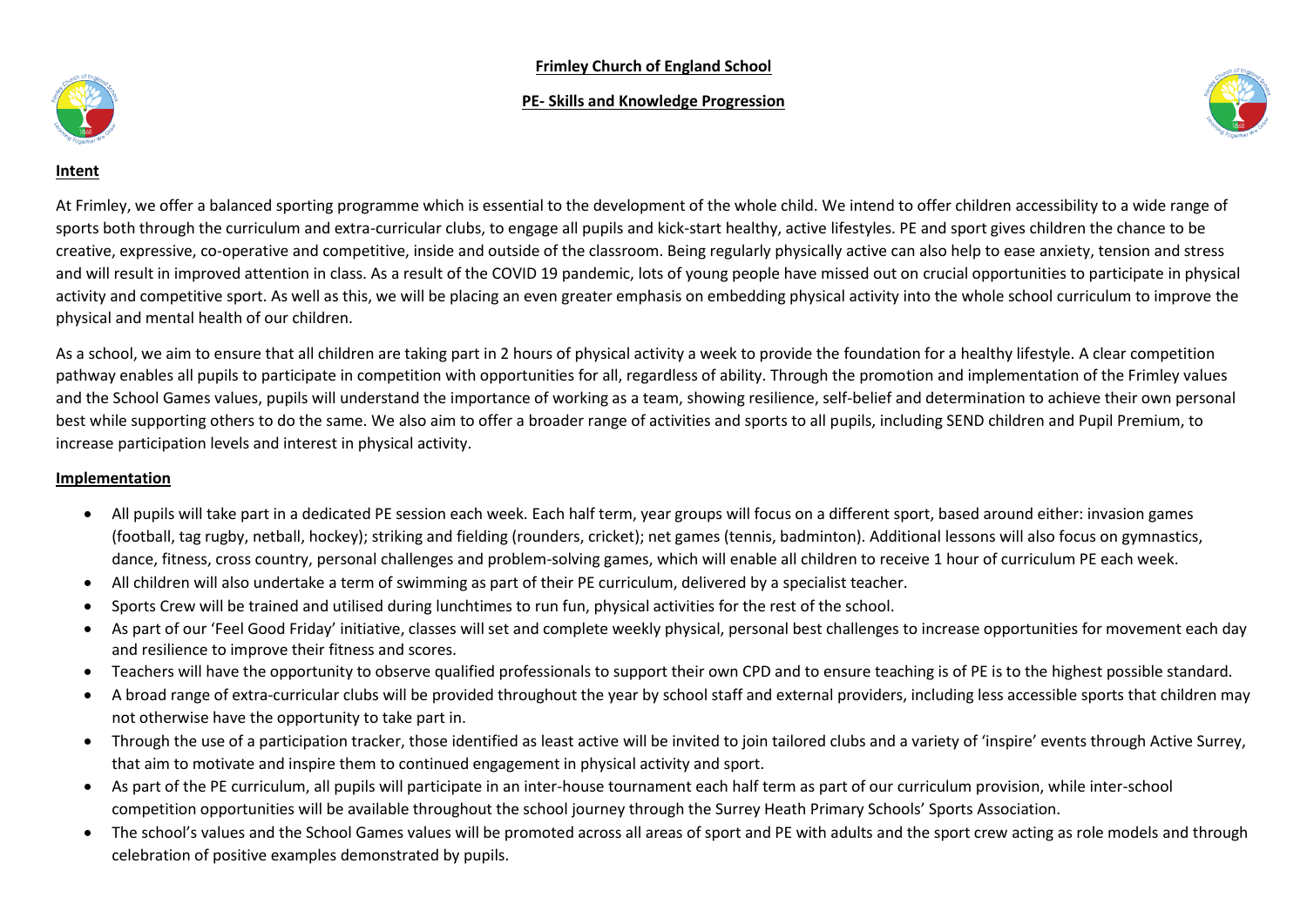Extra-curricular clubs and identification of talent from teachers will provide a pathway for pupils to participate in inter-school competition.

#### **Impact**

- Pupils will develop a positive attitude towards sport and physical activity whilst understanding the benefits of a healthy active lifestyle.
- Pupils will develop a range of physical skills as well as teamwork and personal skills such as resilience, self-belief and determination.
- Teaching staff will develop their confidence in delivering a varied curriculum to a high standard.
- At least 50% of children will engage weekly in extra-curricular clubs with a focus on sport and/or physical activity.
- All pupils will have a clear pathway to competition through PE, extra-curricular provision and talent identification from teaching staff.
- All pupils will have the opportunity to experience a new sport/ physical activity that they have not experienced before.
- Children will learn how to collaborate with others and embed our school games values into their learning within the classroom (e.g. resilience, teamwork, passion, honesty, self-belief and determination).
- Children leave Frimley with a broader range of knowledge of different sports, rules and skills, needed to progress their understanding further when they reach KS3.
- Children will enjoy communicating, collaborating and competing with each other.
- Children will develop an understanding of how to improve in different physical activities and sports and learn how to evaluate and recognise their own success.

## **National curriculum expectations:**

Key stage 2 Pupils should continue to apply and develop a broader range of skills, learning how to use them in different ways and to link them to make actions and sequences of movement. They should enjoy communicating, collaborating and competing with each other. They should develop an understanding of how to improve in different physical activities and sports and learn how to evaluate and recognise their own success.

## **Pupils should be taught to:**

- use running, jumping, throwing and catching in isolation and in combination
- play competitive games, modified where appropriate [for example, badminton, basketball, cricket, football, hockey, netball, rounders and tennis], and apply basic principles suitable for attacking and defending
- develop flexibility, strength, technique, control and balance (for example, through athletics and gymnastic) perform dances using a range of movement patterns
- take part in outdoor and adventurous activity challenges both individually and within a team
- compare their performances with previous ones and demonstrate improvement to achieve their personal best.
- swim competently, confidently and proficiently over a distance of at least 25 metres.
- use a range of strokes effectively (for example, front crawl, backstroke and breaststroke)
- perform safe self-rescue in different water-based situations.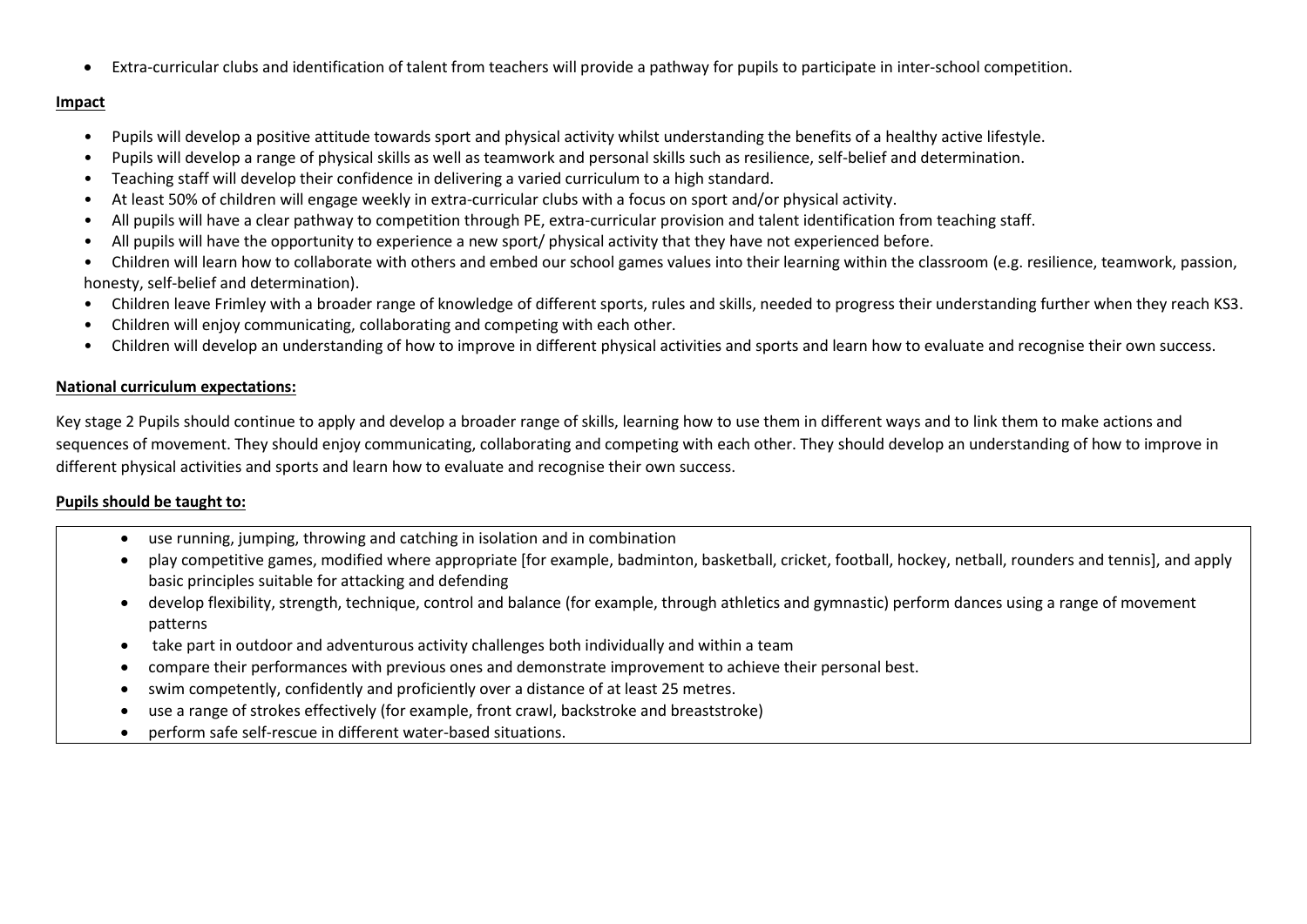# **What Frimley offers to its pupils:**

|                  | Year <sub>3</sub>                                                                                                                                                                                                                                                                                                                                                                                                                                                                                                                                                                                                                                                                                                                                                                                                                                                                                                            | Year 4                                                                                                                                                                                                                                                                                                                                                                                                                                                                                                                                                                                                                                                                                                                                                                                                                                                                                                      | Year 5                                                                                                                                                                                                                                                                                                                                                                                                                                                                                                                                                                                                                                                                                                                                                                                                                                                                                                                                       | Year 6                                                                                                                                                                                                                                                                                                                                                                                                                                                                                                                                                                                                                                                                                                                                                                                                                                                                                                                                 |
|------------------|------------------------------------------------------------------------------------------------------------------------------------------------------------------------------------------------------------------------------------------------------------------------------------------------------------------------------------------------------------------------------------------------------------------------------------------------------------------------------------------------------------------------------------------------------------------------------------------------------------------------------------------------------------------------------------------------------------------------------------------------------------------------------------------------------------------------------------------------------------------------------------------------------------------------------|-------------------------------------------------------------------------------------------------------------------------------------------------------------------------------------------------------------------------------------------------------------------------------------------------------------------------------------------------------------------------------------------------------------------------------------------------------------------------------------------------------------------------------------------------------------------------------------------------------------------------------------------------------------------------------------------------------------------------------------------------------------------------------------------------------------------------------------------------------------------------------------------------------------|----------------------------------------------------------------------------------------------------------------------------------------------------------------------------------------------------------------------------------------------------------------------------------------------------------------------------------------------------------------------------------------------------------------------------------------------------------------------------------------------------------------------------------------------------------------------------------------------------------------------------------------------------------------------------------------------------------------------------------------------------------------------------------------------------------------------------------------------------------------------------------------------------------------------------------------------|----------------------------------------------------------------------------------------------------------------------------------------------------------------------------------------------------------------------------------------------------------------------------------------------------------------------------------------------------------------------------------------------------------------------------------------------------------------------------------------------------------------------------------------------------------------------------------------------------------------------------------------------------------------------------------------------------------------------------------------------------------------------------------------------------------------------------------------------------------------------------------------------------------------------------------------|
| <b>Knowledge</b> | Invasion games including: Football,<br>Netball, Tag-rugby, Hockey:<br>To develop an<br>$\bullet$<br>understanding of basic rules<br>of the game.<br>To begin to use attacking<br>$\bullet$<br>and defending skills in a<br>game situation.<br>To begin to apply the rules<br>$\bullet$<br>and tactics in a game<br>situation.<br>Striking and fielding games<br>including: Cricket and Rounders:<br>• To understand spatial<br>awareness on the field.<br>To develop an<br>$\bullet$<br>understanding of basic rules<br>of the game.<br>To apply the rules and<br>$\bullet$<br>tactics in a game situation.<br>To understand the bowling<br>$\bullet$<br>and fielding techniques<br>needed to execute the<br>game.<br>Net games including: Tennis and<br>Badminton:<br>To learn how to score.<br>To understand how to hold a<br>$\bullet$<br>racket correctly.<br>To understand the basic<br>$\bullet$<br>rules of the game. | Invasion games including: Football,<br>Netball, Tag-rugby, Hockey:<br>• To develop an<br>understanding of basic rules<br>of the game.<br>To know how to use<br>attacking and defending<br>skills in a game situation.<br>To apply the rules and<br>tactics in a game situation.<br>Striking and fielding games<br>including: Cricket and Rounders:<br>• To understand spatial<br>awareness on the field and<br>use it tactically in a game<br>situation.<br>To start to apply an<br>understanding of the rules<br>of the game.<br>To apply the rules and<br>tactics in a game situation.<br>To further understand and<br>develop the bowling and<br>fielding techniques needed<br>to execute the game.<br>Net games including: Tennis and<br>Badminton:<br>To learn how to score.<br>$\bullet$<br>To know when to select a<br>specific shot appropriately.<br>To understand the basic<br>rules of the game. | Invasion games including: Football,<br>Netball, Tag-rugby, Hockey:<br>To develop an<br>$\bullet$<br>understanding of basic rules<br>of the game.<br>To know how to use<br>attacking and defending<br>skills in a game situation.<br>To apply the rules and<br>tactics in a game situation.<br>To understand when to<br>move with the ball and<br>when to pass.<br>Striking and fielding games<br>including: Cricket and Rounders:<br>• To understand spatial<br>awareness on the field and<br>use it tactically in a game<br>situation.<br>To apply an understanding<br>of the rules of the game.<br>To use tactics effectively in<br>a game situation.<br>To use the bowling and<br>fielding techniques needed<br>to execute the game with<br>increasing accuracy.<br>Net games including: Tennis and<br>Badminton:<br>To understand how to serve<br>$\bullet$<br>and return the ball.<br>To understand and apply<br>the rules of the game. | Invasion games including: Football,<br>Netball, Tag-rugby, Hockey:<br>• To have a secure<br>understanding of basic rules<br>of the game.<br>To know how to use<br>$\bullet$<br>attacking and defending<br>skills in a game situation.<br>To apply the rules and<br>$\bullet$<br>tactics in a game situation.<br>To understand when to<br>move with the ball and<br>when to pass.<br>Striking and fielding games<br>including: Cricket and Rounders:<br>• To understand spatial<br>awareness on the field and<br>use it tactically in a game<br>situation.<br>To apply the rules of the<br>$\bullet$<br>game effectively and<br>consistently.<br>To use tactics effectively in a<br>$\bullet$<br>game situation.<br>To use the bowling and<br>$\bullet$<br>fielding techniques with<br>accuracy and consistency.<br>To demonstrate their<br>$\bullet$<br>knowledge and<br>understanding of the game<br>whilst playing<br>competitively. |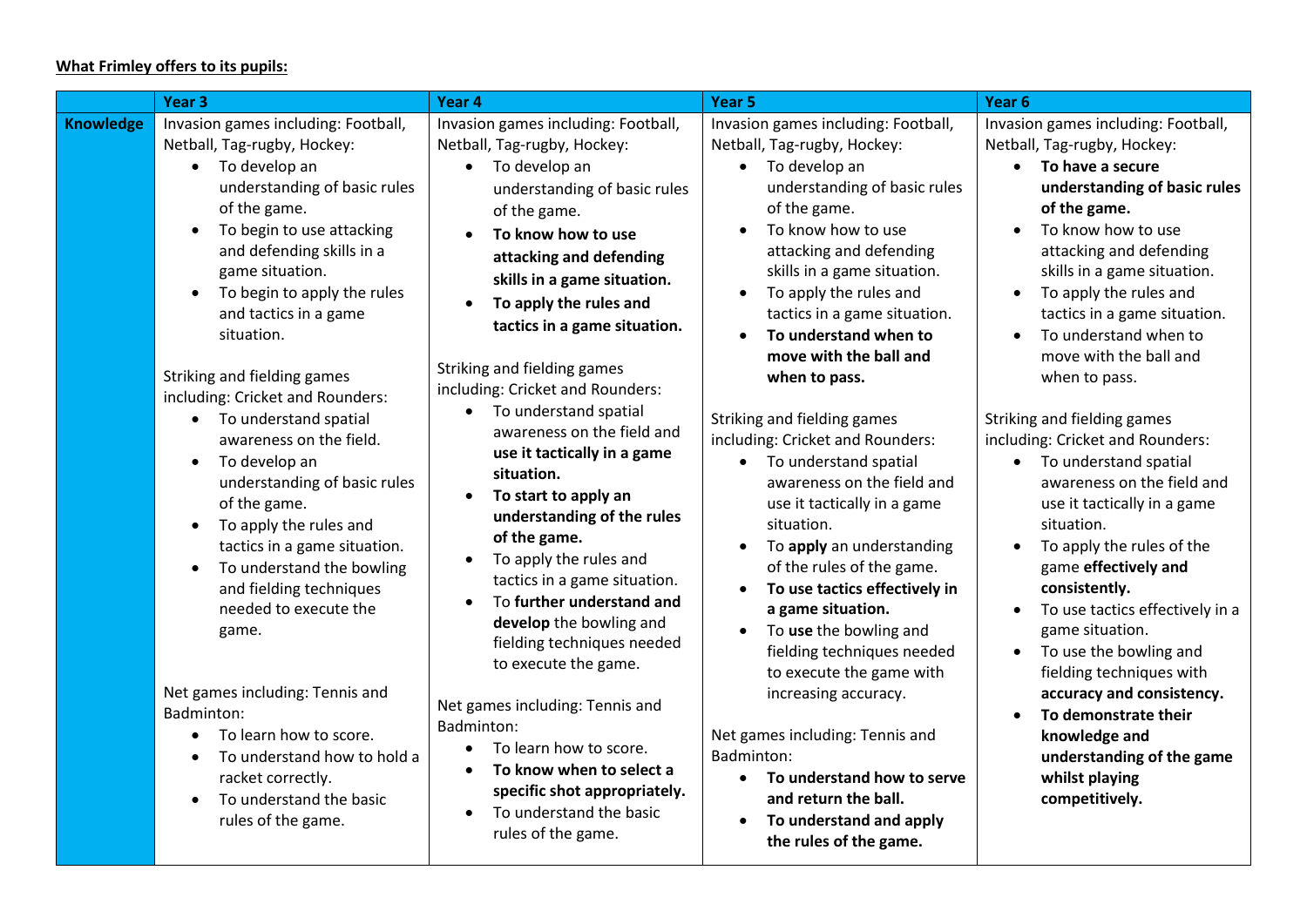| Athletics:                                                                                                                                                                                                                                                    | Athletics:                                                                                                                                                                                                                                                                              | To learn the official scoring<br>$\bullet$                                                                                                                                                                                                                              | Net games including: Tennis and                                                                                                                                                                                                                                                                                                              |
|---------------------------------------------------------------------------------------------------------------------------------------------------------------------------------------------------------------------------------------------------------------|-----------------------------------------------------------------------------------------------------------------------------------------------------------------------------------------------------------------------------------------------------------------------------------------|-------------------------------------------------------------------------------------------------------------------------------------------------------------------------------------------------------------------------------------------------------------------------|----------------------------------------------------------------------------------------------------------------------------------------------------------------------------------------------------------------------------------------------------------------------------------------------------------------------------------------------|
| To know how to perform a<br>$\bullet$<br>changeover in a relay race.<br>To know how to land safely<br>$\bullet$<br>when jumping for height or<br>distance<br>To know how to throw for<br>accuracy and distance.                                               | To know how to perform a<br>$\bullet$<br>changeover in a relay race.<br>To know how to land safely<br>$\bullet$<br>when jumping for height or<br>distance<br>To know how to throw for<br>accuracy and distance.                                                                         | system.<br>Athletics:<br>To know how to perform a<br>$\bullet$<br>changeover in a relay race.<br>To know how to land safely<br>$\bullet$<br>when jumping for height or                                                                                                  | Badminton:<br>To understand how to serve<br>$\bullet$<br>and return the ball.<br>To understand and apply the<br>$\bullet$<br>rules of the game.<br>To learn the official scoring                                                                                                                                                             |
| To understand the rules for<br>a variety of events.<br>To understand the<br>$\bullet$<br>importance of warming up                                                                                                                                             | To understand the rules for<br>a variety of events and to<br>begin to understand how to<br>officiate.                                                                                                                                                                                   | distance<br>To know how to throw for<br>accuracy and distance.<br>To understand the rules for                                                                                                                                                                           | system.<br>To use tactics effectively in<br>a game situation.<br>Athletics:                                                                                                                                                                                                                                                                  |
| Gymnastics:<br>To develop understanding of<br>a sequence of movements.<br>To understand a range of<br>$\bullet$<br>rolls.<br>To understand 'matching'<br>and 'contrasting' actions and<br>shapes.<br>To know how to use<br>apparatus and equipment<br>safely. | To explain what happens to<br>the body when warming up.<br>Gymnastics:<br>To develop understanding of<br>a sequence of movements.<br>To understand a range of<br>rolls, jumps and inverted<br>movements.<br>To understand how body<br>tension can improve the<br>control and quality of | a variety of events and to<br>understand how to<br>officiate.<br>To know how to lead a<br>warm up.<br>To understand how stamina<br>and power help people<br>perform well in different<br>athletic activities.<br>To understand the<br>technique for the triple<br>jump. | To know how to perform a<br>$\bullet$<br>changeover in a relay race.<br>To understand how to<br>develop own and others'<br>sprinting technique.<br>To know how to land safely<br>$\bullet$<br>when jumping for height or<br>distance<br>To know how to throw for<br>accuracy and distance.<br>To have a secure<br>understanding of the rules |
| Dance:<br>To understand how to move<br>in unison with others.<br>To understand how<br>dynamics affect the actions<br>performed.<br>To understand formations.<br>Swimming:                                                                                     | movements.<br>To identify some muscle<br>groups used in gymnastic<br>activities.<br>To know how to use<br>apparatus and equipment<br>safely.<br>Dance:                                                                                                                                  | Gymnastics:<br>To develop understanding<br>of symmetrical and<br>asymmetrical balances.<br>To understand a range of<br>rolls, jumps and inverted<br>movements.<br>To understand different<br>methods of travelling.                                                     | in a variety of athletic<br>events.<br>To know how to lead a warm<br>up.<br>To understand how stamina<br>and power help people<br>perform well in different<br>athletic activities.<br>To understand the                                                                                                                                     |
| To develop an<br>understanding of how to                                                                                                                                                                                                                      | To understand 'action' and<br>'reaction'.                                                                                                                                                                                                                                               | To identify some muscle<br>$\bullet$<br>groups used in gymnastic<br>activities.                                                                                                                                                                                         | technique for the triple<br>jump.<br>Gymnastics:                                                                                                                                                                                                                                                                                             |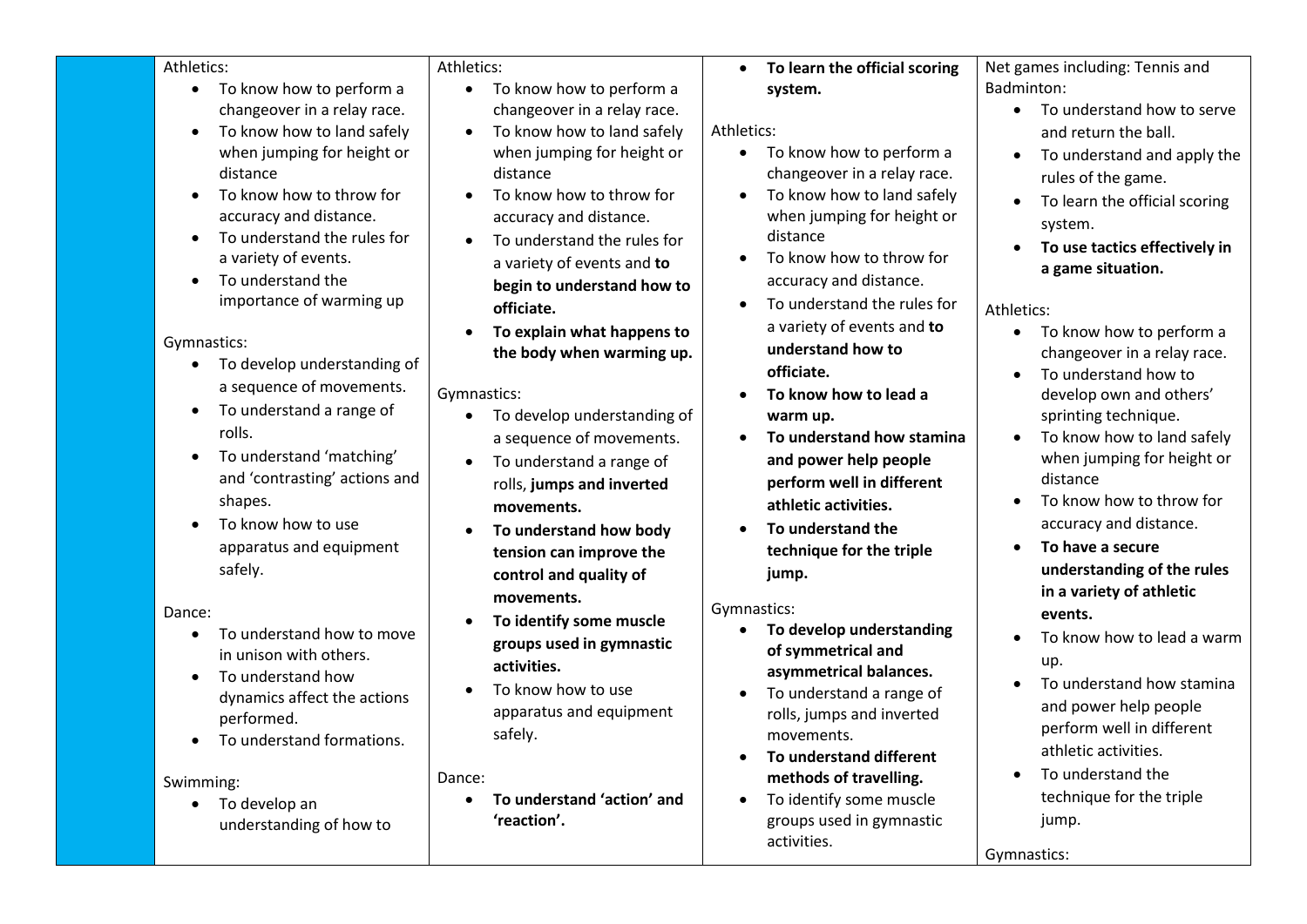| balance and buoyancy in the<br>water.<br>To develop basic skills in<br>water safety and floating.<br>To begin to understand the<br>skills required for different<br>strokes. | To understand how to move<br>$\bullet$<br>in unison with others.<br>To understand how actions,<br>$\bullet$<br>dynamics, spacing and<br>timing affect the actions<br>performed.<br>Swimming:<br>A clear understanding of<br>buoyancy in and a feel for<br>water.<br>A clear understanding of<br>$\bullet$<br>basic water safety.<br>To have a clearer<br>$\bullet$<br>understanding of a range of<br>strokes- front crawl, back<br>crawl, breaststroke and<br>dolphin kick. | To know how to use<br>$\bullet$<br>apparatus and equipment<br>safely.<br>Dance:<br>To understand how<br>$\bullet$<br>changing the dynamics of<br>an action changes the<br>appearance of the<br>performance.<br>To understand how actions,<br>$\bullet$<br>dynamics, spacing and<br>timing affect the actions<br>performed.<br>Swimming:<br>Developing knowledge of all<br>strokes.<br>To know how to improve<br>$\bullet$<br>technique in all strokes.<br>An understanding of aquatic<br>breathing and how to apply<br>this.<br>To know how to apply self-<br>rescue. | To develop understanding<br>of counter balance and<br>counter tension.<br>To understand a range of<br>rolls, jumps and inverted<br>movements.<br>To understand different<br>methods of travelling.<br>To identify some muscle<br>groups used in gymnastic<br>activities.<br>To know how to use<br>apparatus and equipment<br>safely.<br>Dance:<br>To understand how changing<br>the dynamics of an action<br>changes the appearance of<br>the performance.<br>To understand how actions,<br>dynamics, spacing and<br>timing affect the actions<br>performed.<br>To understand how dance<br>can be used to convey<br>characters and to<br>communicate a story. |
|------------------------------------------------------------------------------------------------------------------------------------------------------------------------------|-----------------------------------------------------------------------------------------------------------------------------------------------------------------------------------------------------------------------------------------------------------------------------------------------------------------------------------------------------------------------------------------------------------------------------------------------------------------------------|-----------------------------------------------------------------------------------------------------------------------------------------------------------------------------------------------------------------------------------------------------------------------------------------------------------------------------------------------------------------------------------------------------------------------------------------------------------------------------------------------------------------------------------------------------------------------|---------------------------------------------------------------------------------------------------------------------------------------------------------------------------------------------------------------------------------------------------------------------------------------------------------------------------------------------------------------------------------------------------------------------------------------------------------------------------------------------------------------------------------------------------------------------------------------------------------------------------------------------------------------|
|                                                                                                                                                                              |                                                                                                                                                                                                                                                                                                                                                                                                                                                                             |                                                                                                                                                                                                                                                                                                                                                                                                                                                                                                                                                                       | Swimming:<br>Developing knowledge of all<br>strokes.<br>To know how to improve<br>technique in all strokes.<br>An understanding of aquatic<br>breathing and how to apply<br>this.                                                                                                                                                                                                                                                                                                                                                                                                                                                                             |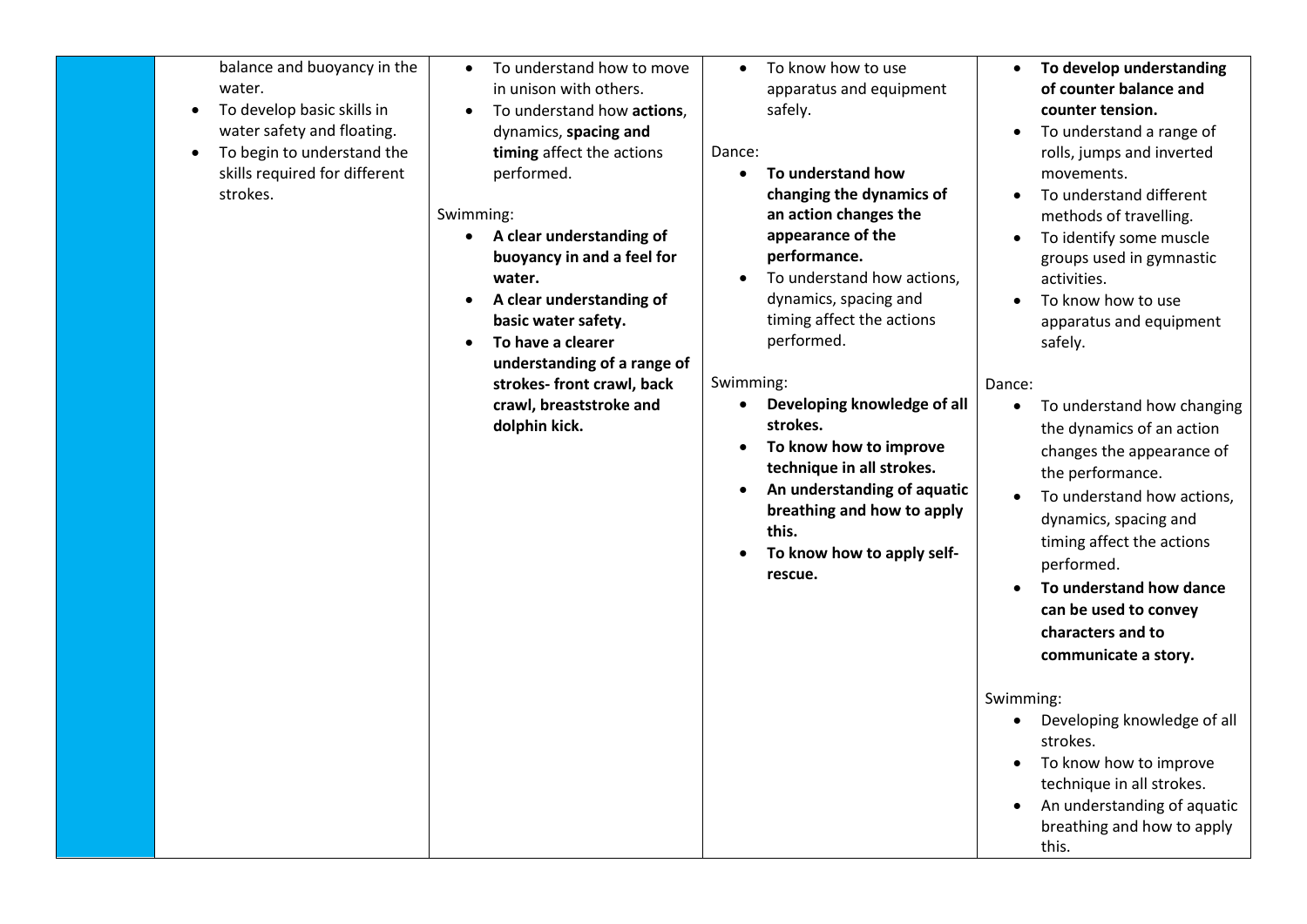|               |                                                                                                                                                                                                                                                                                                                                                                                                                                                                                                                                                                                                                                                                                                                                                         |                                                                                                                                                                                                                                                                                                                                                                                                                                                                                                                                                                                                                                                                                                                                           |                                                                                                                                                                                                                                                                                                                                                                                                                                                                                                                                                                                                                                                                                                                                                                                             | To know how to apply self-<br>$\bullet$<br>rescue.<br>To know how to turn.                                                                                                                                                                                                                                                                                                                                                                                                                                                                                                                                                                                                                                                                                                                                                                                                                                                                                                                      |
|---------------|---------------------------------------------------------------------------------------------------------------------------------------------------------------------------------------------------------------------------------------------------------------------------------------------------------------------------------------------------------------------------------------------------------------------------------------------------------------------------------------------------------------------------------------------------------------------------------------------------------------------------------------------------------------------------------------------------------------------------------------------------------|-------------------------------------------------------------------------------------------------------------------------------------------------------------------------------------------------------------------------------------------------------------------------------------------------------------------------------------------------------------------------------------------------------------------------------------------------------------------------------------------------------------------------------------------------------------------------------------------------------------------------------------------------------------------------------------------------------------------------------------------|---------------------------------------------------------------------------------------------------------------------------------------------------------------------------------------------------------------------------------------------------------------------------------------------------------------------------------------------------------------------------------------------------------------------------------------------------------------------------------------------------------------------------------------------------------------------------------------------------------------------------------------------------------------------------------------------------------------------------------------------------------------------------------------------|-------------------------------------------------------------------------------------------------------------------------------------------------------------------------------------------------------------------------------------------------------------------------------------------------------------------------------------------------------------------------------------------------------------------------------------------------------------------------------------------------------------------------------------------------------------------------------------------------------------------------------------------------------------------------------------------------------------------------------------------------------------------------------------------------------------------------------------------------------------------------------------------------------------------------------------------------------------------------------------------------|
| <b>Skills</b> | Skills across all areas:<br>Teamwork<br>Self-belief<br>Respect<br>Passion<br>Honesty and fair play<br>Determination<br>Communication<br>Resilience<br>Sportsmanship<br>$\bullet$<br>Invasion games including: Football,<br>Netball, Tag-rugby, Hockey:<br>Ball handling with control<br>and accuracy<br>Throwing, catching and<br>running with the ball.<br>Dodging defenders and<br>moving in to space.<br>Starting to dribble with<br>$\bullet$<br>control.<br>Starting to pass and receive<br>with control.<br>To be able to play in an<br>intra-house tournament.<br>Striking and fielding games<br>including: Cricket and Rounders:<br>• To develop overarm<br>throwing and catching.<br>To develop underarm and<br>overarm bowling<br>techniques. | Skills across all areas:<br>Teamwork<br>Self-belief<br>Respect<br>Passion<br>Honesty and fair play<br>Determination<br>Communication<br>Resilience<br>Sportsmanship<br>Invasion games including: Football,<br>Netball, Tag-rugby, Hockey:<br>Ball handling with control<br>and accuracy<br>Throwing, catching and<br>running with the ball.<br>Dodging defenders and<br>moving in to space.<br>To dribble with greater<br>control.<br>To pass and receive with<br>greater control.<br>To be able to play in an<br>intra-house tournament.<br>Striking and fielding games<br>including: Cricket and Rounders:<br>To further develop overarm<br>throwing and catching.<br>To further develop<br>underarm and overarm<br>bowling techniques. | Skills across all areas:<br>Teamwork<br>Self-belief<br>Respect<br>Passion<br>Honesty and fair play<br>Determination<br>Communication<br>Resilience<br>Sportsmanship<br>Invasion games including: Football,<br>Netball, Tag-rugby, Hockey:<br>Ball handling with control<br>and accuracy<br>Throwing, catching and<br>running with the ball.<br>To develop dodging skills to<br>lose a defender and move in<br>to space.<br>To dribble with control.<br>To pass and receive with<br>control and accuracy.<br>To develop drawing defence<br>to create space.<br>To work as a defensive unit<br>to prevent attackers from<br>scoring.<br>To deny and delay attackers<br>To be able to play in an<br>intra-house tournament.<br>Striking and fielding games<br>including: Cricket and Rounders: | Skills across all areas:<br>Teamwork<br>$\bullet$<br>Self-belief<br>$\bullet$<br>Respect<br>٠<br>Passion<br>$\bullet$<br>Honesty and fair play<br>٠<br>Determination<br>٠<br>Communication<br>٠<br>Resilience<br>٠<br>Sportsmanship<br>$\bullet$<br>Invasion games including: Football,<br>Netball, Tag-rugby, Hockey:<br>Ball handling with control<br>and accuracy<br>Throwing, catching and<br>$\bullet$<br>running with the ball.<br>To develop dodging skills to<br>$\bullet$<br>lose a defender and move in<br>to space.<br>To dribble with control.<br>$\bullet$<br>To pass and receive with<br>$\bullet$<br>control and accuracy.<br>To develop drawing defence<br>$\bullet$<br>to create space.<br>To work as a defensive unit<br>$\bullet$<br>to prevent attackers from<br>scoring.<br>To deny and delay attackers<br>٠<br>To provide constructive<br>feedback based on<br>attacking and defensive<br>principles.<br>To be able to play in an<br>$\bullet$<br>intra-house tournament. |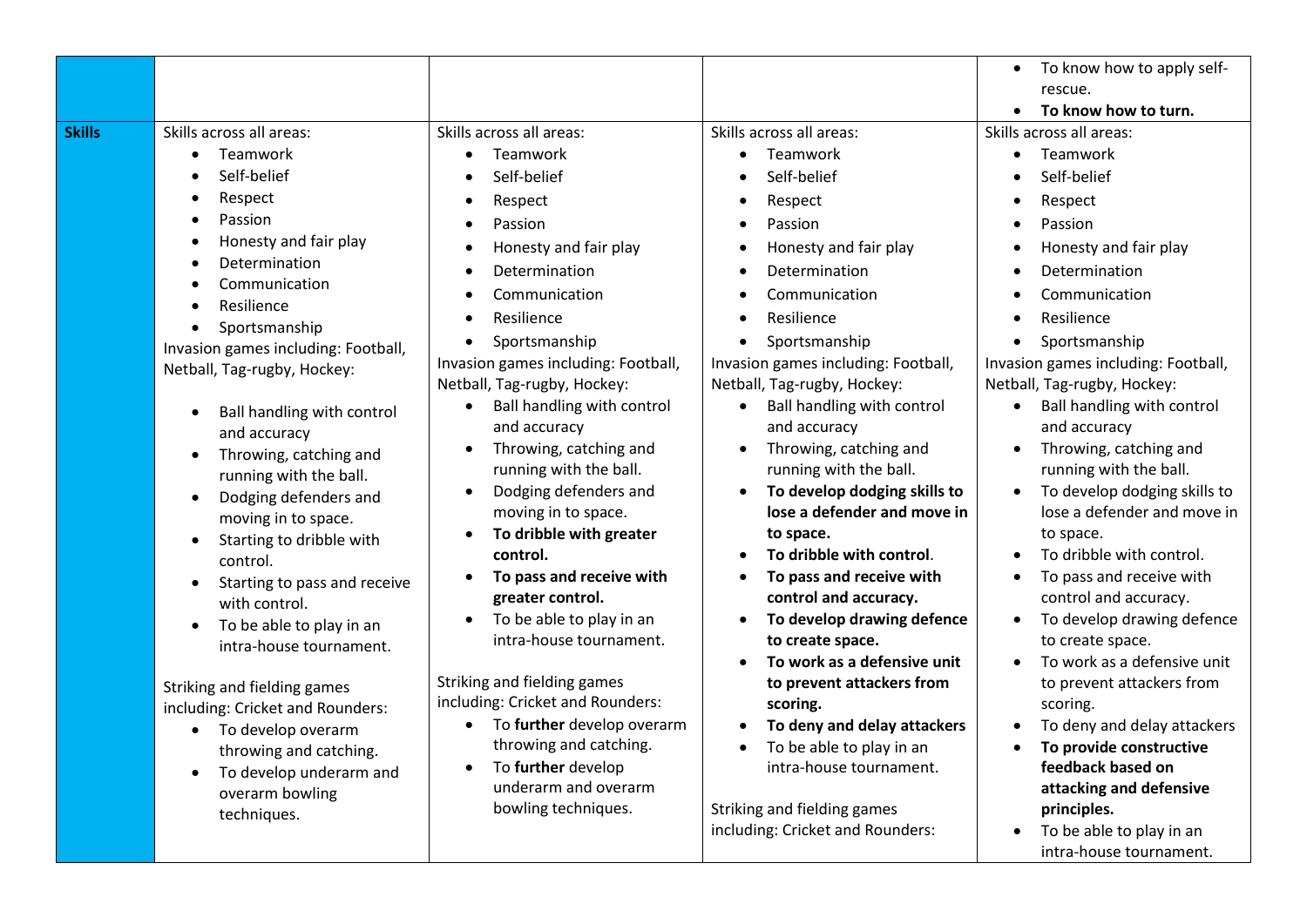| To learn how to grip the bat<br>$\bullet$<br>and develop batting<br>technique.<br>To be able to field a ball<br>using a two handed pick up<br>and a short barrier.<br>To be able to play the role of<br>bowler, batter, wicket<br>keeper/ back-stop and<br>fielder in a game.<br>To apply skills learnt to an<br>intra-house tournament.     | To learn how to grip the bat<br>$\bullet$<br>and develop batting<br>technique.<br>To be able to field a ball<br>using a two handed pick up<br>and a short barrier.<br>To be able to play the role of<br>bowler, batter, wicket<br>keeper/back-stop and<br>fielder in a game.<br>To apply skills learnt to an<br>intra-house tournament. | To develop throwing and<br>$\bullet$<br>catching accuracy.<br>To develop underarm and<br>overarm bowling technique<br>and accuracy.<br>To know how to grip the bat<br>and use the correct batting<br>technique.<br>To develop long and short<br>barriers and apply them to<br>a game situation.<br>To be able to use defensive<br>and driving hitting             | Striking and fielding games<br>including: Cricket and Rounders:<br>• To develop throwing and<br>catching accuracy.<br>To develop underarm and<br>overarm bowling technique<br>and accuracy.<br>To know how to grip the bat<br>and use the correct batting<br>technique.<br>To develop long and short<br>barriers and apply them to a          |
|----------------------------------------------------------------------------------------------------------------------------------------------------------------------------------------------------------------------------------------------------------------------------------------------------------------------------------------------|-----------------------------------------------------------------------------------------------------------------------------------------------------------------------------------------------------------------------------------------------------------------------------------------------------------------------------------------|-------------------------------------------------------------------------------------------------------------------------------------------------------------------------------------------------------------------------------------------------------------------------------------------------------------------------------------------------------------------|-----------------------------------------------------------------------------------------------------------------------------------------------------------------------------------------------------------------------------------------------------------------------------------------------------------------------------------------------|
| Net games including: Tennis and<br>Badminton:<br>• To develop ball control and<br>movement skills.<br>To develop racket and ball<br>control.<br>To develop the forehand<br>$\bullet$<br>and backhand.<br>To begin to develop a rally.<br>To develop playing against<br>an opponent.<br>To work collaboratively with<br>a partner and compete | Net games including: Tennis and<br>Badminton:<br>• To develop ball control and<br>movement skills.<br>To develop racket and ball<br>control.<br>To develop the forehand<br>and backhand.<br>To develop the ability to<br>change grips as appropriate.<br>To begin to develop a rally.<br>To develop playing against<br>an opponent.     | techniques.<br>To be able to play the role of<br>bowler, batter, wicket<br>keeper/back-stop and<br>fielder in a game.<br>To develop a variety of<br>fielding techniques and to<br>use them within a game.<br>To apply skills learnt to an<br>intra-house tournament.<br>Net games including: Tennis and<br>Badminton:<br>To continue to develop ball<br>$\bullet$ | game situation.<br>To be able to use defensive<br>and driving hitting<br>techniques.<br>To be able to play the role of<br>bowler, batter, wicket<br>keeper/back-stop and<br>fielder in a game.<br>To develop a variety of<br>fielding techniques and to<br>use them within a game.<br>To apply skills learnt to an<br>intra-house tournament. |
| against others.<br>To be able to play in an<br>intra-house tournament.<br>Athletics:<br>To develop sprinting<br>$\bullet$<br>technique.<br>To develop changeover in<br>relay events.                                                                                                                                                         | To work collaboratively with<br>a partner and compete<br>against others.<br>To be able to play in an<br>intra-house tournament.<br>Athletics:<br>To develop power and<br>$\bullet$<br>speed in the sprinting<br>technique.                                                                                                              | control and movement<br>skills, including whilst under<br>pressure in competitive<br>scenarios.<br>To continue to develop<br>racket and ball control.<br>To continue to develop the<br>forehand and backhand.                                                                                                                                                     | Net games including: Tennis and<br>Badminton:<br>To continue to develop ball<br>$\bullet$<br>control and movement skills,<br>including whilst under<br>pressure in competitive<br>scenarios.<br>To continue to develop<br>racket and ball control.                                                                                            |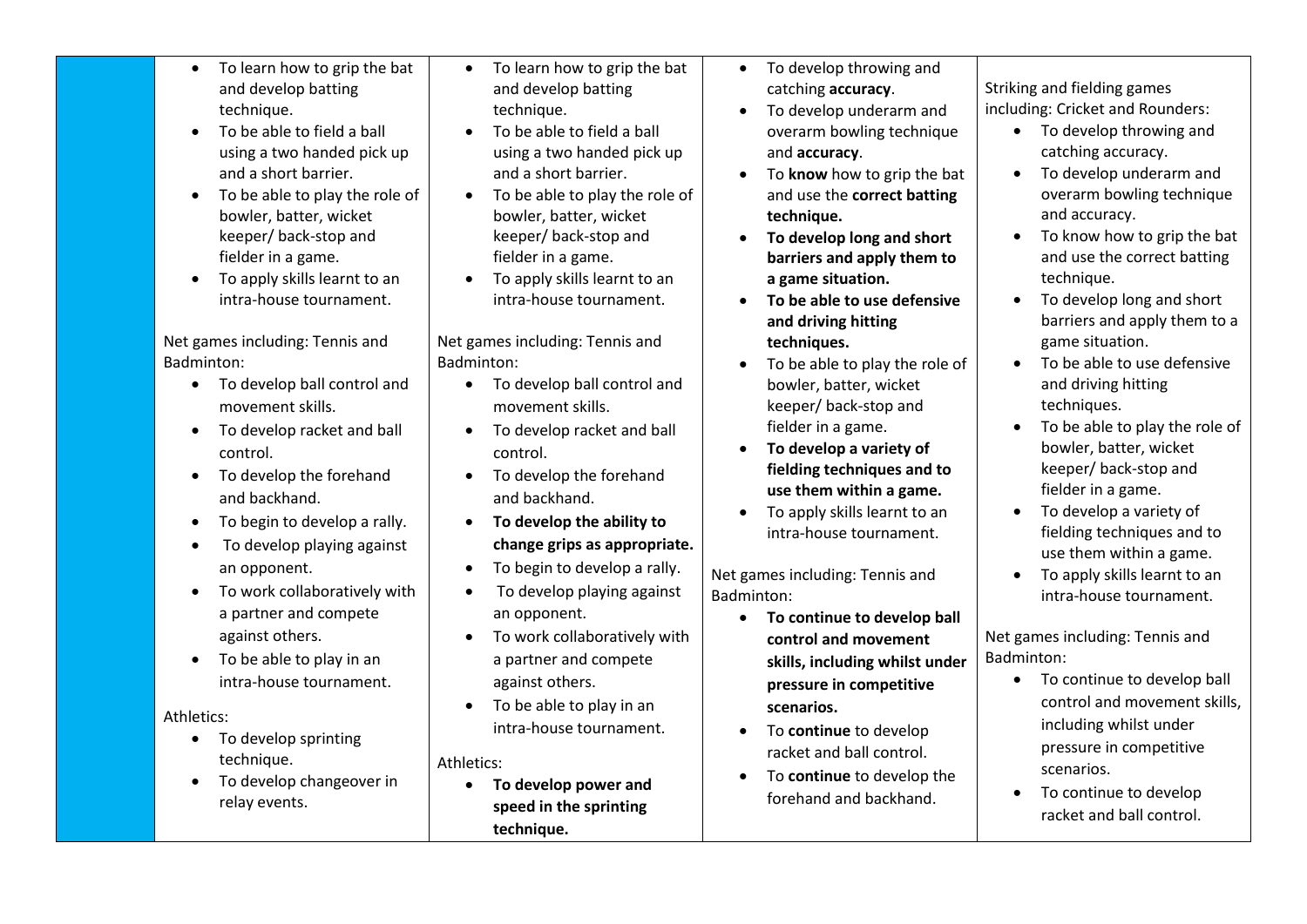- To develop fluency and rhythm when running over obstacles.
- To develop jumping techniques in a range of approaches and take off positions.
- To develop jumping for height and safety on landing.
- To develop throwing for accuracy and distance.

### Gymnastics:

- To be able to create interesting point and patch balances.
- To be able to match a partner in a sequence.
- To develop stepping into shape jumps with control.
- To develop the straight, barrel and forward roll.
- To be able to transition smoothly into and out of balances.
- To create a sequence with matching and contrasting shapes and actions.
- To create a partner sequence incorporating equipment.
- To start to suggest changes and use feedback to improve a sequence.

Dance:

- **Travelling**
- Copying and performing actions
- **To develop stamina and an understanding of pace and speed in relation to distance.**
- **To develop technique when jumping for distance.**
- **To develop fluency and technique in the vertical jump.**
- **To develop power and technique when throwing for distance.**
- **To develop officiating skills.**

# Gymnastics:

- **To develop individual and partner balances.**
- **To develop control in performing and landing rotation jumps.**
- To develop the straight. barrel and forward roll.
- **To develop strength in inverted movements.**
- **To be able to explore pathways and travelling movements.**
- **To be able to create a sequence to include apparatus and inverted movements.**
- To create a partner sequence incorporating equipment.
- To start to suggest changes and use feedback to improve a sequence.
- To **continue** to develop the ability to change grips as appropriate.
- **To maintain a continuous rally with increasing control.**
- **To use a variety of strokes to outwit an opponent.**
- To work collaboratively with a partner and compete against others.
- **To use the correct serving technique.**
- **To develop the volley technique.**
- To be able to play in an intra-house tournament.

# Athletics:

- **To be able to apply different speeds over varying distances.**
- **To develop fluency and coordination when running for speed.**
- **To develop technique in relay changeovers.**
- **To develop power, control and consistency in jumping for distance.**
- **To develop technique and coordination in the triple jump.**
- **To develop throwing with force for longer distances.**
- To develop officiating skills.
- To continue to develop the forehand and backhand.
- To continue to develop the ability to change grips as appropriate.
- To maintain a continuous rally with increasing control.
- To use a variety of strokes to outwit an opponent.
- To work collaboratively with a partner and compete against others.
- To use the correct serving technique.
- To develop the volley technique.
- To be able to play in an intra-house tournament.
- **To identify and provide constructive feedback on own and others' strengths and areas for development.**

## Athletics:

- To be able to apply different speeds over varying distances.
- **To develop own and others' sprinting technique.**
- **To develop running over obstacles with greater control and coordination.**
- **To develop take off position when jumping for height.**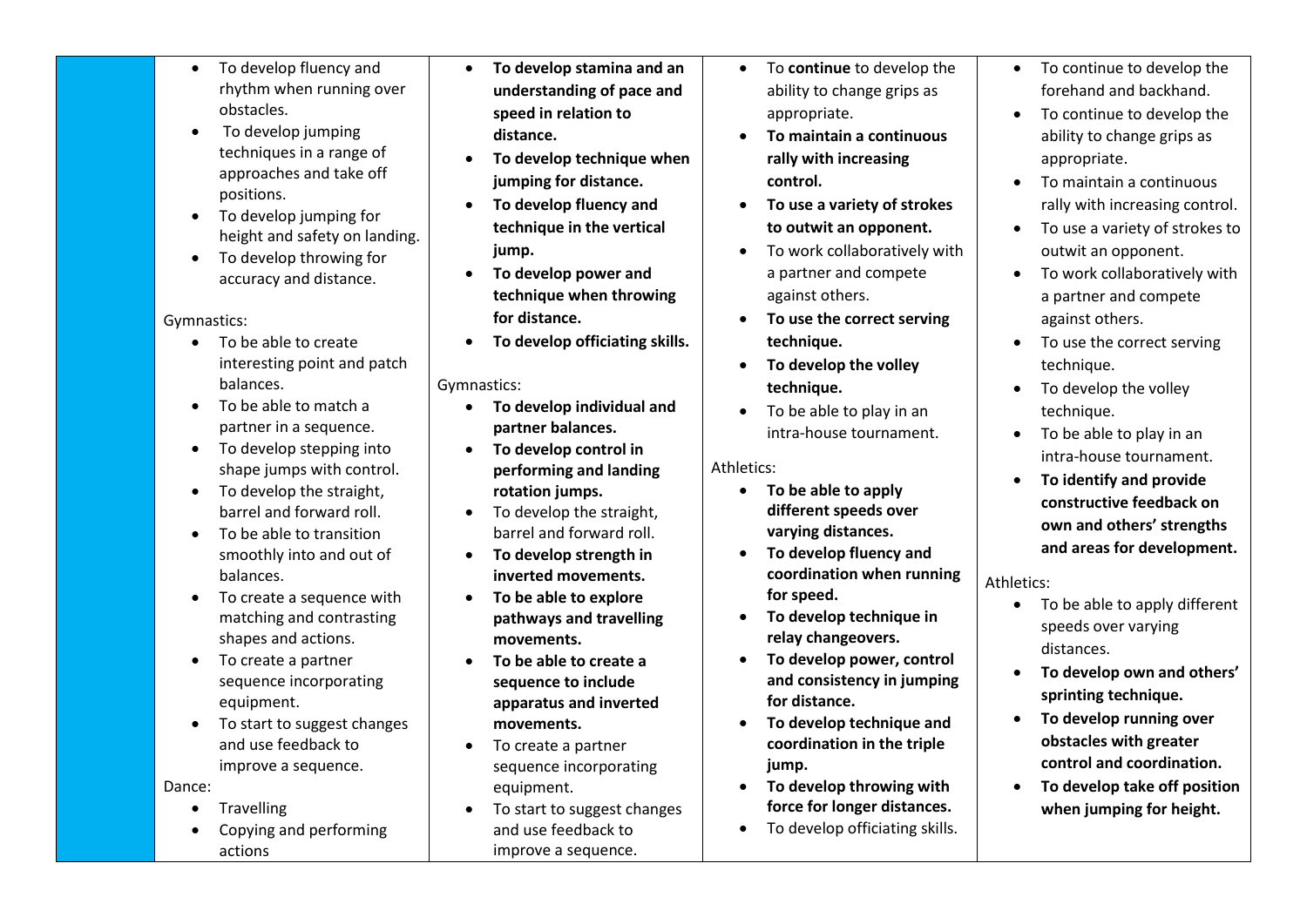| to a stimulus<br>Travelling<br>To be able to perform<br>symmetrical and<br>Transitions<br>Copying and performing<br>jump.<br>asymmetrical balances.<br>actions<br>Timing<br>$\bullet$<br>To develop the straight,<br>Using choreography ideas to<br>Create actions in response<br>barrel forward and<br>perform a short routine.<br>to a stimulus<br>backward roll.<br><b>Transitions including</b><br>To explore different<br>working with a partner or a<br>Swimming:<br>$\bullet$<br>methods of travelling,<br>small group.<br>Submersion<br>linking actions in both<br>Timing<br>Floating<br>$\bullet$<br>cannon and<br>Using choreography ideas to<br>Gliding<br>synchronisation.<br>perform a short routine.<br>Rotation<br>Gymnastics:<br>To be able to perform<br>$\bullet$<br>Treading water<br>progressions of inverted<br>Swimming:<br>Exiting and entering the pool<br>movements.<br>Submersion<br>Travelling through the water<br>To explore matching and<br>$\bullet$<br><b>Sculling</b><br><b>Basic breathing skills</b><br>mirroring using actions both<br>Floating<br>To swim unaided up to 10m.<br>on the floor and on<br>Gliding<br>apparatus.<br>Rotation<br>To create a partner | To develop power, control                                                                                                                                                                                                                                                                                                                                                                                                                                                                                                                                                                                                                                                                                                                 |
|------------------------------------------------------------------------------------------------------------------------------------------------------------------------------------------------------------------------------------------------------------------------------------------------------------------------------------------------------------------------------------------------------------------------------------------------------------------------------------------------------------------------------------------------------------------------------------------------------------------------------------------------------------------------------------------------------------------------------------------------------------------------------------------------------------------------------------------------------------------------------------------------------------------------------------------------------------------------------------------------------------------------------------------------------------------------------------------------------------------------------------------------------------------------------------------------------|-------------------------------------------------------------------------------------------------------------------------------------------------------------------------------------------------------------------------------------------------------------------------------------------------------------------------------------------------------------------------------------------------------------------------------------------------------------------------------------------------------------------------------------------------------------------------------------------------------------------------------------------------------------------------------------------------------------------------------------------|
| Treading water<br>sequence incorporating<br>Exiting and entering the pool<br>control.<br>equipment.<br>Travelling through the water<br>To suggest changes and use<br><b>Basic breathing skills</b><br>feedback to improve a<br>Front crawl, back stroke and<br>sequence.<br>breaststroke<br>$\bullet$<br>To swim unaided up to<br>Dance:<br>20m.<br>Travelling<br>$\bullet$<br>Provide and use feedback<br>$\bullet$<br>Work in a group to create<br>poses, linking them<br>together using transitions<br>Use choreography devices<br>$\bullet$<br>Dance:<br>when working in a group.<br>$\bullet$<br>Copy and repeat<br>$\bullet$                                                                                                                                                                                                                                                                                                                                                                                                                                                                                                                                                                   | and technique for the triple<br>To develop power, control<br>and technique when<br>throwing for distance.<br>To work collaboratively to<br>develop officiating skills of<br>measuring, timing and<br>recording.<br>To develop the straddle,<br>forward and backward roll.<br>To develop counter balance<br>and counter tension.<br>To be able to link partner<br>balances into a sequence.<br>To be able to perform<br>inverted movements with<br>To be able to use flight from<br>hands to travel over<br>apparatus.<br>To develop group balances<br>and sequence work.<br>To be able to create a group<br>sequence using formations<br>and apparatus.<br>To suggest changes and use<br>feedback to improve a<br>sequence.<br>Travelling |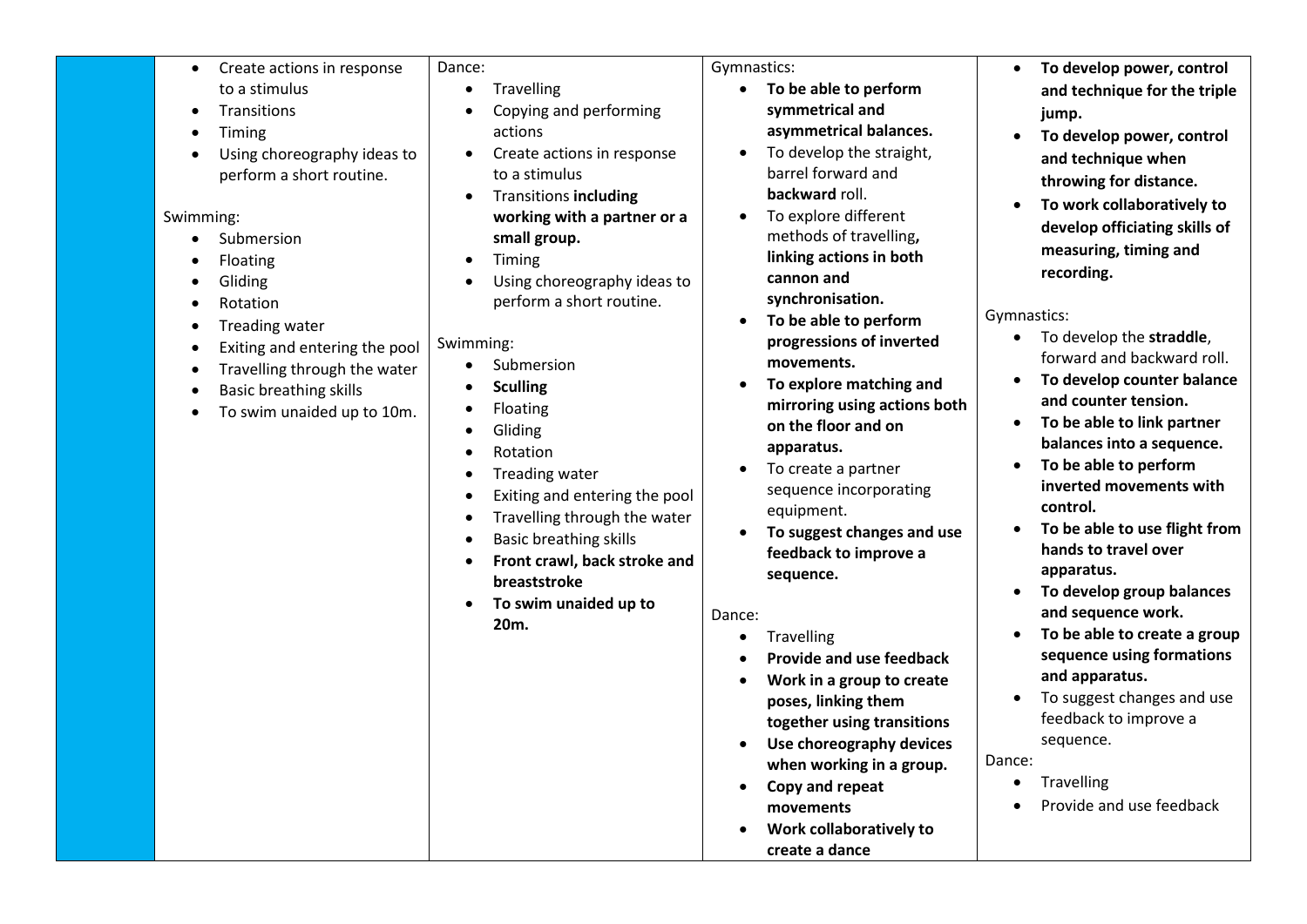|  | Use changes in level and<br>$\bullet$<br>speed<br>Use actions and dynamics<br>to convey characters.<br>Swimming:<br>Submersion<br>$\bullet$<br>Sculling<br>Floating<br>Gliding<br>Rotation<br><b>H.E.L.P position</b><br>Treading water<br>Exiting and entering the pool<br>Travelling through the water<br><b>Apply aquatic breathing</b><br>skills<br>Front crawl, back stroke,<br>$\bullet$<br>breaststroke and butterfly<br>To swim unaided up to<br>$\bullet$<br>25m. | Work in a group to create<br>$\bullet$<br>poses, linking them together<br>using transitions<br>Use choreography devices<br>$\bullet$<br>when working in a group.<br>Copy and repeat movements<br>$\bullet$<br>Work collaboratively to<br>create a dance<br>Use changes in level and<br>$\bullet$<br>speed<br>Use actions and dynamics to<br>$\bullet$<br>convey characters.<br>To choreograph a dance<br>$\bullet$<br>that shows contrasting<br>characters.<br>To communicate a story<br>$\bullet$<br>through dance.<br>Swimming:<br>Submersion<br>$\bullet$<br>Sculling<br>Floating<br>Gliding<br>Rotation<br>H.E.L.P and Huddle position<br>Treading water<br>$\bullet$<br>Exiting and entering the pool<br>$\bullet$<br>Travelling through the water<br>$\bullet$<br>Apply aquatic and rhythmic<br>$\bullet$<br>breathing skills<br>Front crawl, back stroke,<br>$\bullet$<br>breaststroke and butterfly<br>To swim competently,<br>confidently and proficiently<br>over a distance of at least<br>25m |
|--|----------------------------------------------------------------------------------------------------------------------------------------------------------------------------------------------------------------------------------------------------------------------------------------------------------------------------------------------------------------------------------------------------------------------------------------------------------------------------|-----------------------------------------------------------------------------------------------------------------------------------------------------------------------------------------------------------------------------------------------------------------------------------------------------------------------------------------------------------------------------------------------------------------------------------------------------------------------------------------------------------------------------------------------------------------------------------------------------------------------------------------------------------------------------------------------------------------------------------------------------------------------------------------------------------------------------------------------------------------------------------------------------------------------------------------------------------------------------------------------------------|
|--|----------------------------------------------------------------------------------------------------------------------------------------------------------------------------------------------------------------------------------------------------------------------------------------------------------------------------------------------------------------------------------------------------------------------------------------------------------------------------|-----------------------------------------------------------------------------------------------------------------------------------------------------------------------------------------------------------------------------------------------------------------------------------------------------------------------------------------------------------------------------------------------------------------------------------------------------------------------------------------------------------------------------------------------------------------------------------------------------------------------------------------------------------------------------------------------------------------------------------------------------------------------------------------------------------------------------------------------------------------------------------------------------------------------------------------------------------------------------------------------------------|